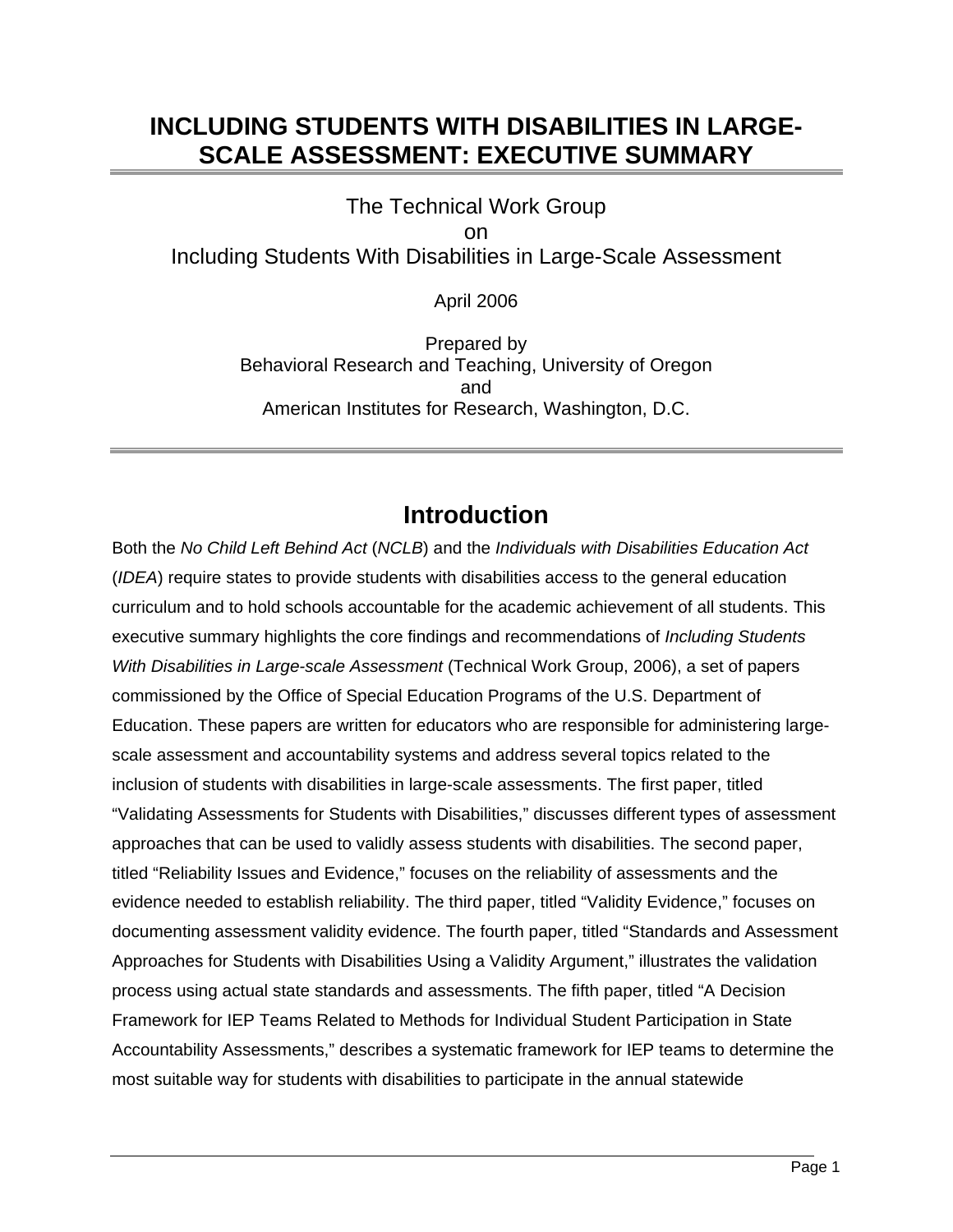assessments. The final paper, titled "Professional Development on Assessment Systems," discusses the need for on-going professional development for educators.

There are four assessment options available for the participation of students with disabilities in large-scale assessments that are used to judge academic achievement in schools and districts: test accommodations, alternate assessments, and modified and alternate achievement standards<sup>1</sup>. The papers identify the critical elements of an assessment system that requires careful stewardship to maintain validity when students with disabilities are fully included in the system. These papers (1) present a **model** for statewide assessment systems that encompass the four options, and (2) provide **criteria** for states to use in ascertaining the technical quality of their state assessment systems.

States differ in the content standards they have adopted and the assessments they use to measure proficiency. Therefore each state must approach student participation in a manner that is consistent with its standards and assessments. For students with disabilities who cannot participate meaningfully in general education assessments, states must provide both appropriate accommodations and alternate assessments as part of the statewide approach to assessment. The IEP team must determine how a student with a disability can meaningfully participate in the statewide assessment (e.g., whether the student needs testing accommodations or should take an alternate assessment). The outcome from this participation can be used to meet *NCLB*'s accountability requirement, that states report annually the academic achievement of all students in their schools and districts. This entire accountability process is based on grade-level academic content standards, assessments aligned to the standards, and performance judged against academic achievement standards (either those developed for the general education assessment or those developed as part of the alternate assessment). Adequate yearly progress (AYP) is then based on these assessment results.

Regulations published in the *Federal Register* (Dec. 9, 2003) announced options for evaluating proficiency of students with the most significant cognitive disabilities based on **alternate** 

 $\overline{a}$  $1$  Achievement (also known as performance) standards describe "how good is good enough." According to the *Standards and Assessments Peer Review Guidance* (U.S. Department of Education, 2004), ". . . [they] include at least two levels of achievement (proficient and advanced) that reflect mastery." Most states have three or more performance levels that represent "proficient," "below proficient," and "above proficient."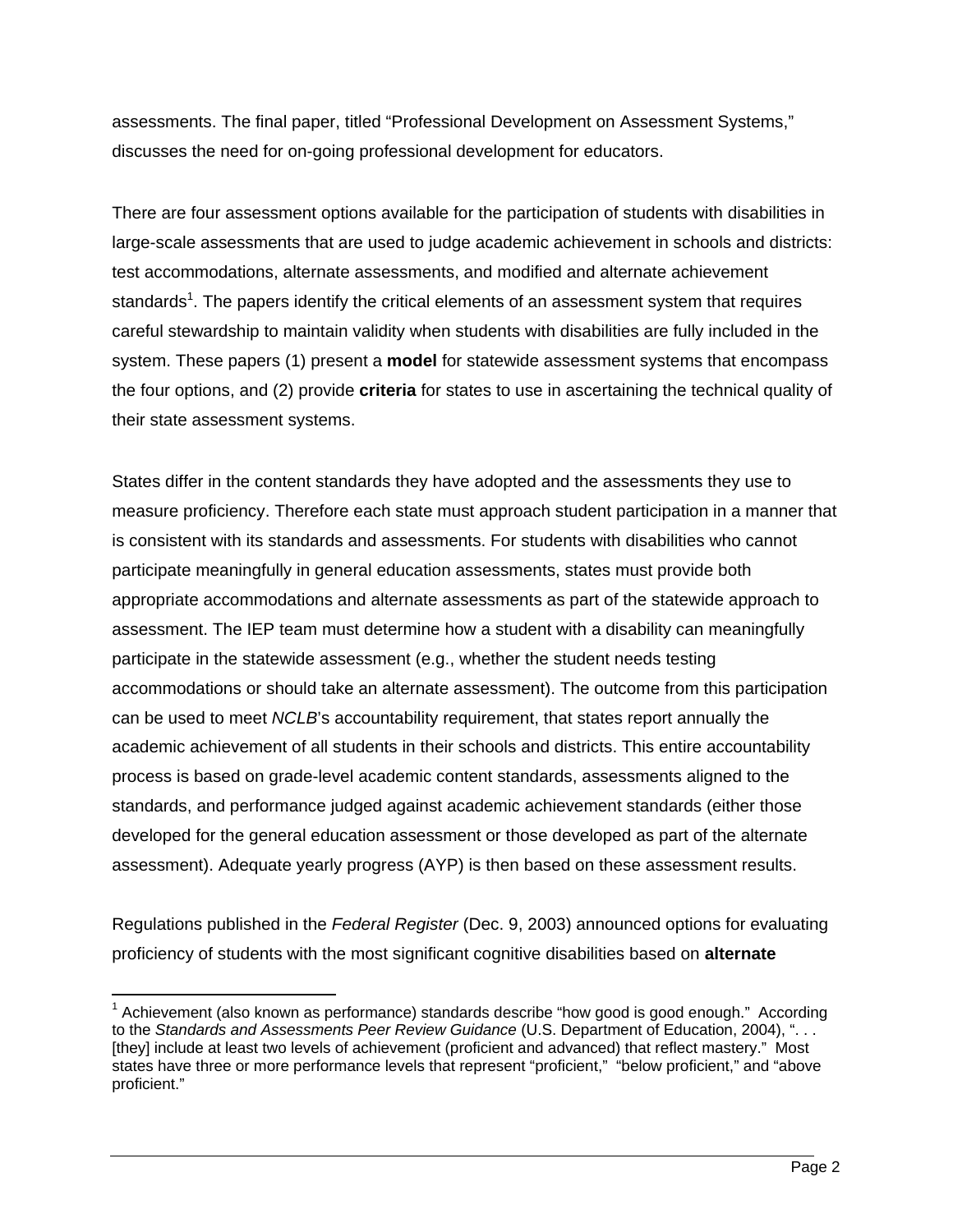achievement standards, where proficient scores can be used in determining AYP (subject to a one percent cap). On Dec. 15, 2005, the U.S. Department of Education published a Notice of Proposed Rulemaking (NPRM) in the *Federal Register* that would allow states to develop modified achievement standards and use assessments aligned with those modified standards for a group of students with disabilities who can make progress toward, but may not reach, grade-level achievement standards in the same timeframe as other students.<sup>2</sup> Regardless of which achievement standards are used to evaluate performance (modified or alternate), they must be aligned with a state's grade-level content standards.

## **Testing Methods Used in Statewide Assessments**  *Methods of Assessing Academic Achievement*

States currently can use any of four testing methods to measure the achievement of students with disabilities for the purpose of determining whether they and their schools and local education agencies (LEAs) have made AYP. Three of the four testing methods — regular assessment, regular assessment with accommodations, and alternate assessment judged against grade-level achievement standards — entail judging achievement test scores against the grade-level achievement standards in place for all students. The other testing method alternate assessment judged against **alternate** achievement standards — allows states to judge performance against different achievement standards. In addition, a recently proposed rule by the U.S. Department of Education allowing states to develop **modified** achievement standards would provide a fifth testing method to assess the academic achievement of students with disabilities. Both of these latter two methods are optional; states are not required to develop either modified or alternate achievement standards. Regardless of the testing method, however, all achievement standards must be either aligned with or linked to (in the case of alternate achievement standards) the grade-level content standards that are in place for all students. Therefore, adaptations to the regular large-scale assessment must be carefully planned and be appropriate for students with disabilities, with a rationale provided for any changes that could alter the interpretations of proficiency of grade-level content. This entire process of adaptation becomes part of the validation framework of a statewide assessment system.

 $\overline{a}$ 

http://www.ed.gov/legislation/FedRegister/proprule/2005-4/121505a.html<br>Page 3  $2$  Retrieved from the World Wide Web on Feb. 8, 2006 at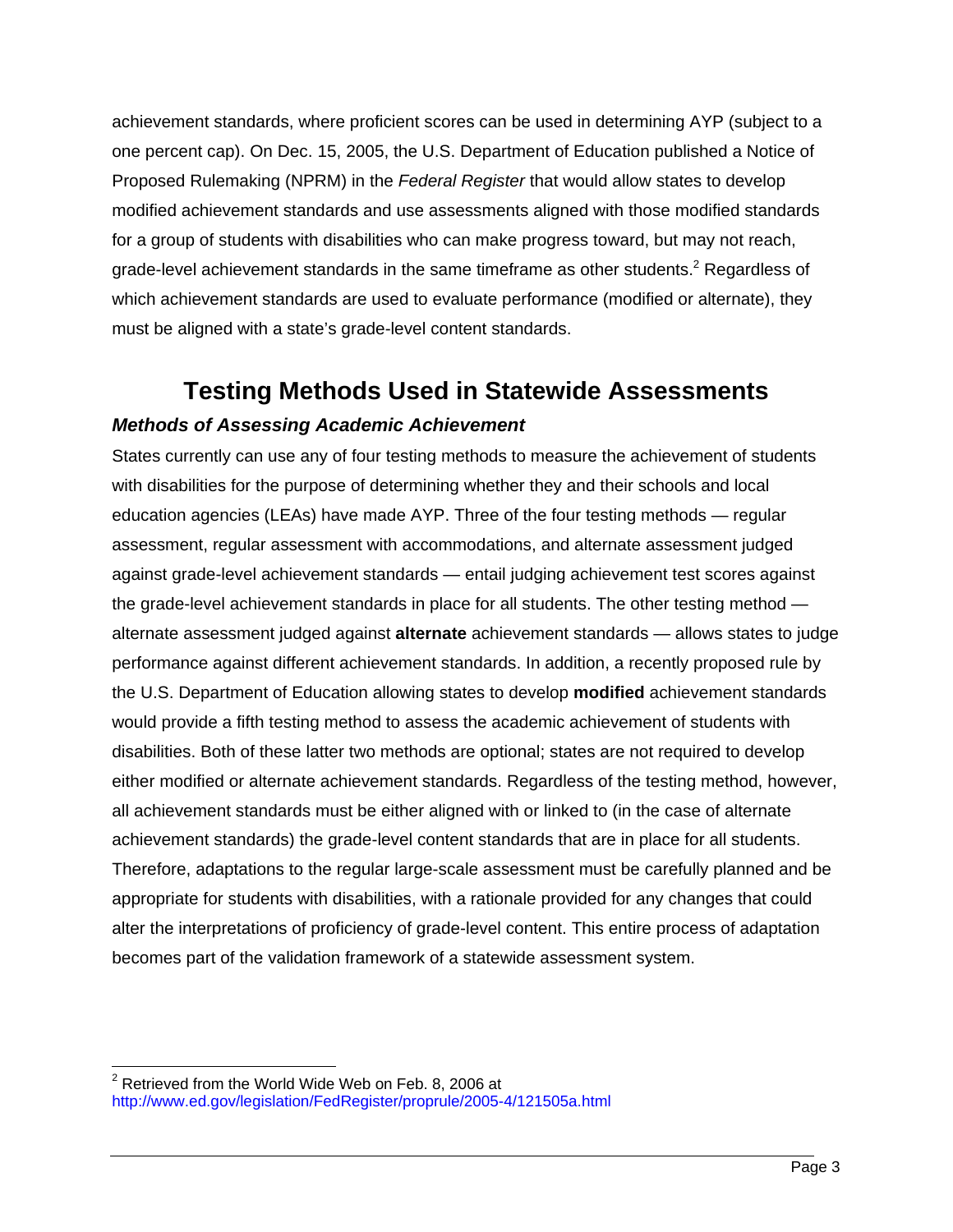#### *Two Types of Adaptations*

Two types of adaptations to the statewide assessment can be used to create alternate assessments aligned with grade-level content standards: (1) modifying the types of supports used when the assessment is given or taken; and/or (2) limiting the breadth or depth of the assessment "content" (i.e., the standards, objectives, skills and tasks covered by the assessment). "Supports" refers to the types of materials, techniques, scaffolds, prompts, and assistive technologies used in the administration of the assessment. "Breadth" refers to the number of standards being addressed in the assessment; "depth" of standards refers to the number of objectives as well as the requisite skills and range of exemplary tasks considered appropriate for the standards and objectives. For some students with disabilities, the regular assessment is appropriate but accommodations need to be made in the manner in which the test is given or taken, in which case various supports are used as an accommodation (e.g., Braille, large print, reading math problems, separate settings, etc.). For some students, however, these adaptations are insufficient and an alternate assessment is needed, in which case there are three types of achievement standards that can be used to judge proficiency. If grade- level achievement standards are being used to judge proficiency, then the adaptations are only in the types of supports being provided, with no change in the breadth or depth of the assessment content. These adaptations are likely to exceed those allowed as accommodations and therefore performance needs to be part of an alternate assessment option as judged against grade-level achievement standards. Adaptations comprising alternate assessments based on alternate achievement standards and assessments based on modified achievement standards imply a reduction in the breadth and/or depth of the achievement standards being assessed.

### *Seven Principles for Developing Test Questions and Tasks*

To guide states in developing these assessments, seven principles are presented for developing test questions and tasks that are based on grade-level content standards, whether they are assessments judged against **modified** or **alternate** achievement standards. These principles, explained in these papers in detail with descriptions and examples, are: (1) derive test content based on grade-level content that is grade specific; (2) parallel the breadth and depth of grade-level curricula; (3) include items and performance tasks that sample multiple levels of skill and knowledge complexity; (4) reflect a developmental progression of skills that provides a fair and appropriate representation of the content standard; (5) show progressive levels of achievement across grade levels; (6) reflect universal design and thereby reduce bias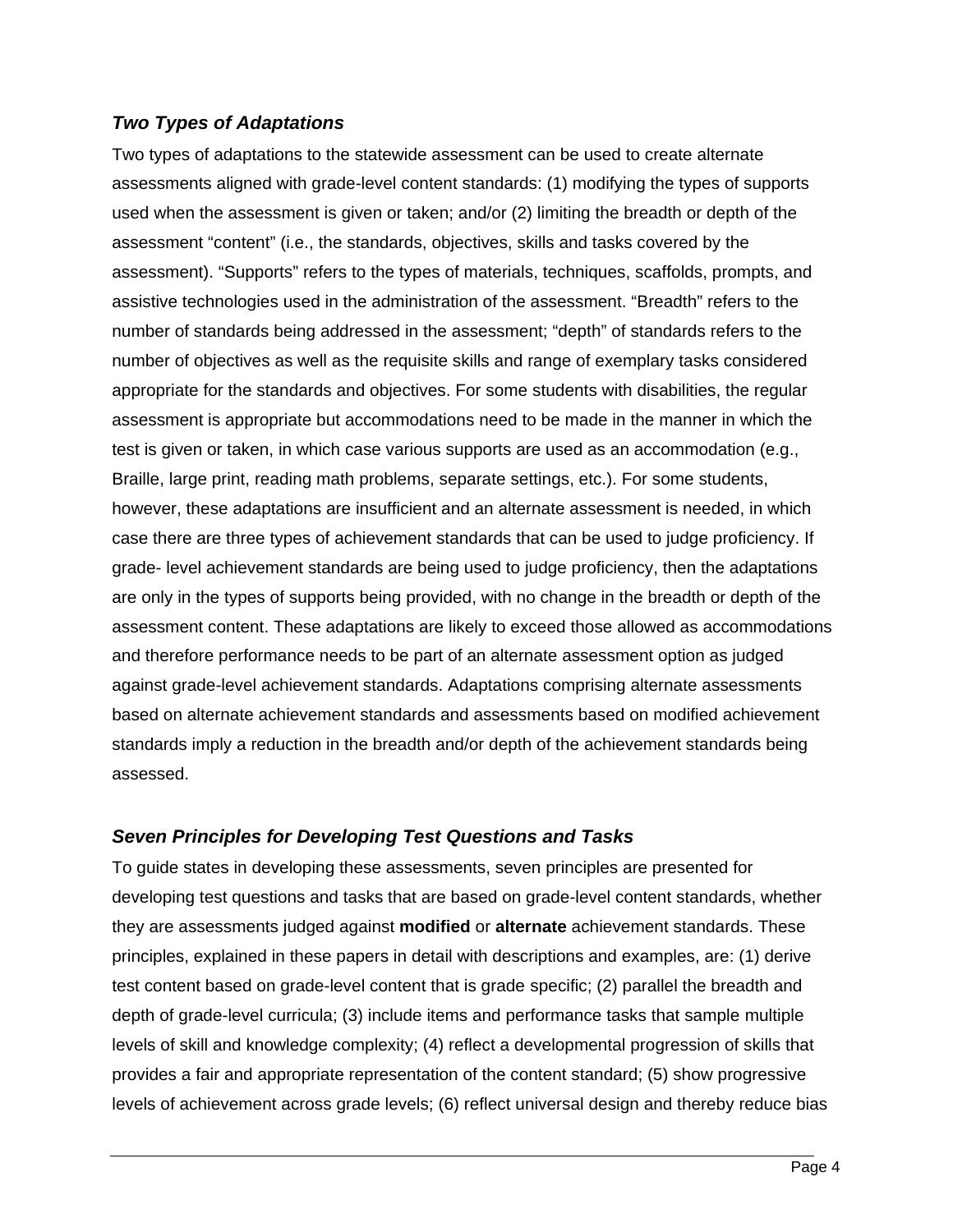while ensuring student access to content; and (7) represent the student's own work even when partial credit is given.

These principles ensure testing methods that are based on state grade-level academic content standards and preclude the development or administering of tests that are below grade level. The five testing methods and their defining characteristics are displayed in Table 1. Performance on the first three types of tests is judged against the **same** grade-level achievement standards adopted for all students. Performance on the last two types of tests is judged against different achievement standards. These latter two testing options are available only for students with disabilities designated as eligible for assessments based on modified or alternate achievement standards by IEP teams and only in those states that choose to establish modified and alternate achievement standards. The table also indicates the various "caps" on the use of proficient scores in AYP calculations.

Table 1

| Type and Characteristics of Assessment Methods Based on U.S. Department of Education     |
|------------------------------------------------------------------------------------------|
| Policy for Inclusion of Students With Disabilities in Standards-based Assessment Used in |
| Determining Adequate Yearly Progress (as of February 2006)                               |

|                                           |    | <b>Assessment</b><br><b>Methods</b>                                                                     | <b>Foundation</b><br>for Content<br><b>Assessed</b>        | <b>How</b><br><b>Performance</b><br><b>Is Evaluated</b> | <b>Who Can</b><br><b>Participate</b>                                                                                     | Caps on<br><b>Using</b><br><b>Proficient</b><br><b>Scores for</b><br><b>AYP</b> |
|-------------------------------------------|----|---------------------------------------------------------------------------------------------------------|------------------------------------------------------------|---------------------------------------------------------|--------------------------------------------------------------------------------------------------------------------------|---------------------------------------------------------------------------------|
| -level<br><b>Standards</b><br>Grade       | 1. | Regular<br>assessment<br>based on<br>grade-level<br>achievement<br>standards                            | State's<br>academic<br>grade-level<br>content<br>standards | Grade-level<br>achievement<br>standards                 | Open to all<br>students,<br>including any<br>student with a<br>disability                                                | None                                                                            |
| 5<br>Achievement<br><b>Based</b><br>Tests | 2. | Regular<br>assessment<br>with<br>accommodation<br>s based on<br>grade-level<br>achievement<br>standards | State's<br>academic<br>grade-level<br>content<br>standards | Grade-level<br>achievement<br>standards                 | Any student<br>with a<br>disability.<br>Some states<br>make this<br>option<br>available to<br>other students<br>as well. | None                                                                            |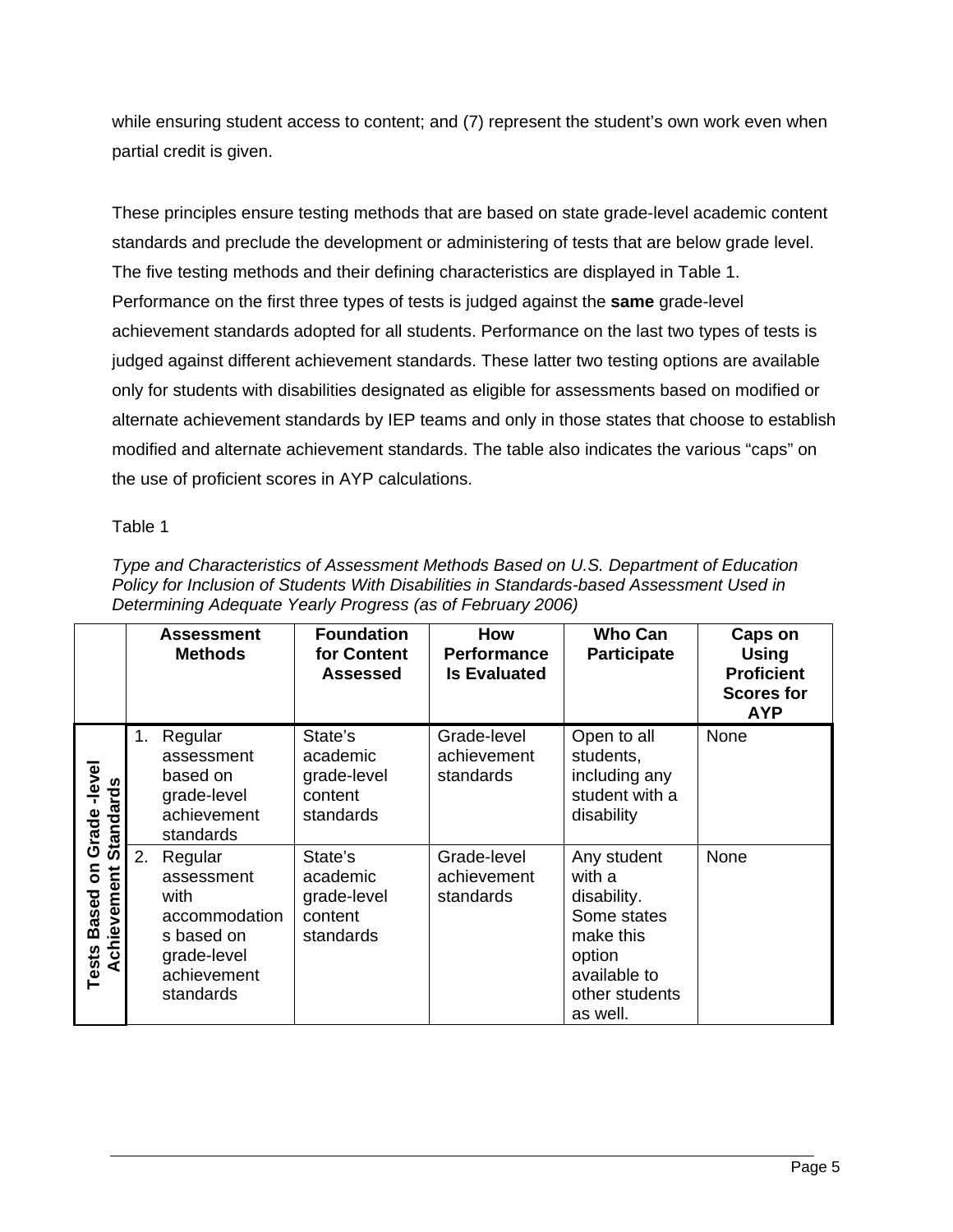|                                      | 3. | Alternate<br>assessment<br>based on<br>grade-level<br>achievement<br>standards            | State's<br>academic<br>grade-level<br>content<br>standards | Grade-level<br>achievement<br>standards                                                                                                                                   | Any student<br>with a<br>disability.<br>Some states<br>make this<br>option<br>available to<br>other students<br>as well.                                                                                                                                                                                                                        | None                                                                                                                                                                                                                                                       |
|--------------------------------------|----|-------------------------------------------------------------------------------------------|------------------------------------------------------------|---------------------------------------------------------------------------------------------------------------------------------------------------------------------------|-------------------------------------------------------------------------------------------------------------------------------------------------------------------------------------------------------------------------------------------------------------------------------------------------------------------------------------------------|------------------------------------------------------------------------------------------------------------------------------------------------------------------------------------------------------------------------------------------------------------|
| Based on other Achievement Standards | 4. | Assessment<br>based on<br>modified<br>achievement<br>standards*                           | State's<br>academic<br>grade-level<br>content<br>standards | <b>Modified</b><br>achievement<br>standards                                                                                                                               | Student with a<br>disability who<br>can make<br>progress<br>toward, but<br>may not reach,<br>grade-level<br>achievement<br>standards in<br>the same time-<br>frame as other<br>students and<br>who may need<br>changes in the<br>breadth or<br>depth of the<br>assessment to<br>appropriately<br>reflect his or<br>her proficiency <sup>†</sup> | Proficient<br>scores may be<br>counted for<br>AYP subject to<br>a cap of 2.0<br>percent of all<br>students<br>assessed at<br>the state and<br>district levels;<br>no limit on<br>number who<br>can participate<br>in this option <sup><math>†</math></sup> |
| ests<br>⊢                            | 5. | Alternate<br>assessment<br>based on<br>alternate<br>achievement<br>standards <sup>‡</sup> | State's<br>academic<br>grade-level<br>content<br>standards | <b>Alternate</b><br>achievement<br>standards that<br>promote<br>access to the<br>general<br>curriculum<br>based on<br>professional<br>judgment of<br>high<br>expectations | <b>Student with</b><br>the most<br>significant<br>cognitive<br>disabilities                                                                                                                                                                                                                                                                     | Proficient<br>scores may be<br>counted for<br>AYP subject to<br>a cap of 1.0<br>percent of all<br>students<br>assessed at<br>the district or<br>state level; no<br>limit on number<br>who can<br>participate in<br>this option                             |

\*Some states may choose not to use modified achievement standards.

† No final regulations had been established at the time this paper was released.

‡ Some states may choose not to use alternate achievement standards.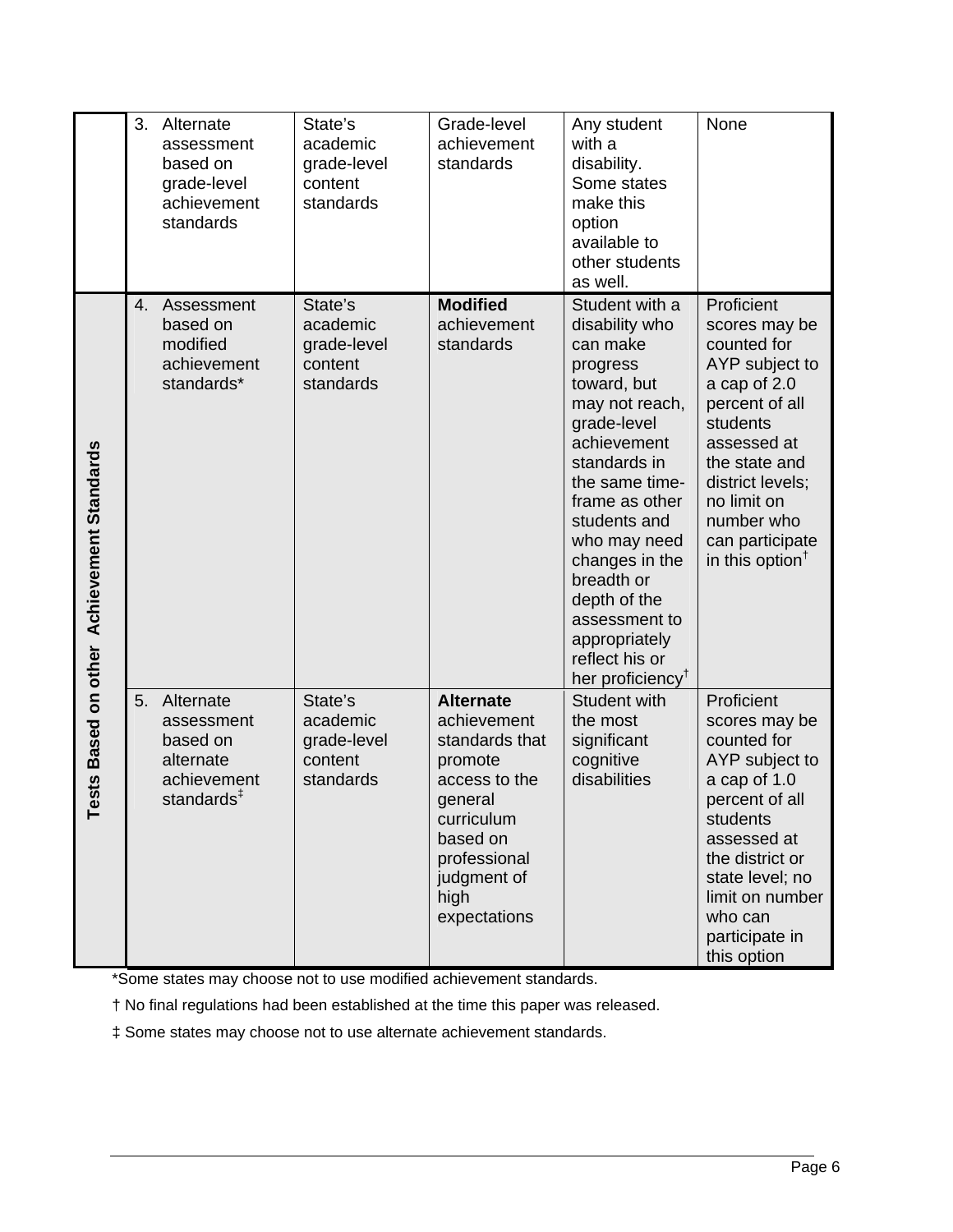## **The Decision Framework**

The paper titled "A Decision Framework for IEP Teams Related to Methods for Individual Student Participation in State Accountability Assessments" describes a systematic framework for IEP teams to determine the most suitable way for students with disabilities to participate in the annual statewide assessments consistent with the *IDEA* statute and regulations. A critical point is made in the paper that IEP teams must determine **how** students with disabilities participate in statewide assessments for accountability, not **whether** they participate. Decisions are to be made for each student individually and not linked to a disability category, classroom placement, or the student's involvement in instruction related to functional or daily living skills. Furthermore, the participation decision is to be made for each academic subject separately (e.g., reading, mathematics).

Although four possible testing options are currently available and a fifth testing method has been proposed, individual states may adopt and present the methods differently; therefore, the IEP teams need to be familiar with the testing methods available for students with disabilities in their state. Their deliberations about testing methods must be based on a systematic decisionmaking process that takes into account the need for accommodations, alternate assessments, and use of alternate assessments based on alternate achievement standards or assessments based on modified achievement standards if available in the state, relative to the testing method used. The framework draws attention to the requirement that students with disabilities have access to the general curriculum (*IDEA*, 1997 and 2004) and re-emphasizes an important condition of assessment: Students need the opportunity to learn the material on which they will be tested. By adhering to seven principles that are described in the paper referenced above, IEP teams can ensure that students receive instruction based on grade-level academic content, and they can promote instructional practices supported by research.

In their decision-making about how students should participate and their selection of assessment methods, IEP teams are directed to consider the educational needs of each student by answering five questions. The excerpt from Table 2, below, displays how the framework links the five questions to the choice of testing methods. Ultimately, IEP teams need to base their assessment recommendations on students' responses to special education, interaction with text, instructional supports, and accommodations and assistive technologies used in the administration of an assessment.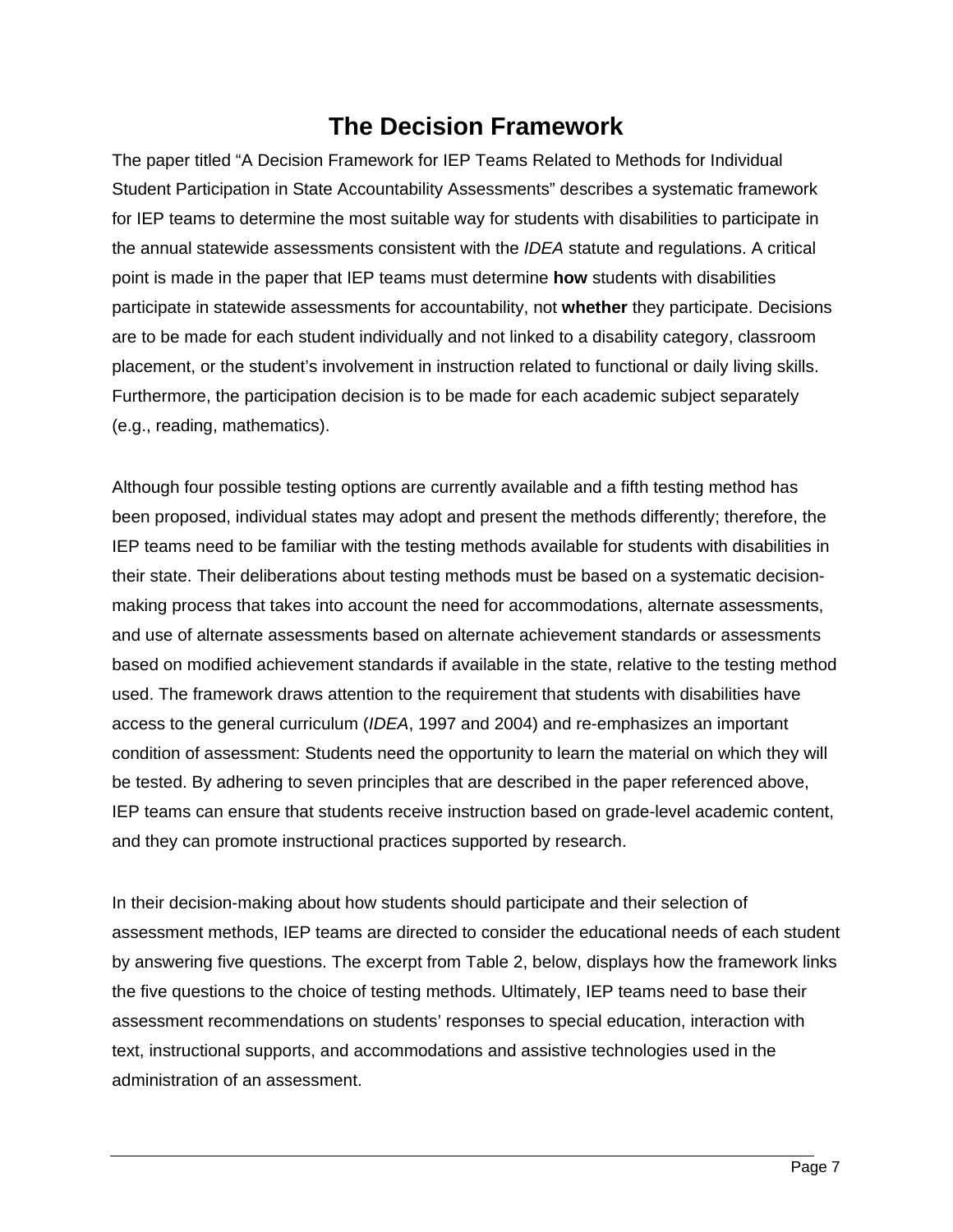Table 2

*Decision Framework for Individualized Education Program Teams in Choosing an Assessment Method\**

|                                | <b>Foundation for Content Assessed</b>   |                                          |            |                                   |                 |
|--------------------------------|------------------------------------------|------------------------------------------|------------|-----------------------------------|-----------------|
|                                | Based on Grade-level Achievement         |                                          |            | <b>Based on Other Achievement</b> |                 |
|                                | <b>Standards Testing Methods</b>         |                                          |            | <b>Standards</b>                  |                 |
| <b>Testing Methods Regular</b> |                                          | Regular                                  | Alternate  | Assessment                        | Alternate       |
|                                | assessment                               | assessment with                          | assessment | with                              | assessment      |
| <b>Questions</b>               |                                          | accommodations                           |            | modified                          | with alternate  |
|                                |                                          |                                          |            | achievement                       | achievement     |
|                                |                                          |                                          |            | standards                         | standards       |
| Question 1:                    |                                          | Student shows progress in the full scope |            | The student                       | Due to          |
| In what way                    |                                          | and complexity of the grade-level        |            | can make                          | significant     |
| does the student               | curriculum, although the student may not |                                          |            | progress                          | cognitive       |
| access the                     | yet be on grade level.                   |                                          |            | toward, but                       | disabilities    |
| general                        |                                          |                                          |            | may not reach,                    | (e.g., in       |
| curriculum?                    |                                          |                                          |            | grade-level                       | memory,         |
|                                |                                          |                                          |            | achievement                       | transfer of     |
|                                |                                          |                                          |            | standards in                      | learning),      |
|                                |                                          |                                          |            | the same                          | student         |
|                                |                                          |                                          |            | timeframe as                      | needs           |
|                                |                                          |                                          |            | other students,                   | extensive       |
|                                |                                          |                                          |            | and changes in                    | prioritization. |
|                                |                                          |                                          |            | breadth and                       |                 |
|                                |                                          |                                          |            | depth of the                      |                 |
|                                |                                          |                                          |            | materials                         |                 |
|                                |                                          |                                          |            | taught would                      |                 |
|                                |                                          |                                          |            | facilitate his or                 |                 |
|                                |                                          |                                          |            | her access to                     |                 |
|                                |                                          |                                          |            | the general                       |                 |
|                                |                                          |                                          |            | education                         |                 |
|                                |                                          |                                          |            | curriculum and                    |                 |
|                                |                                          |                                          |            | the grade-level                   |                 |
|                                |                                          |                                          |            | content                           |                 |
|                                |                                          |                                          |            | standards.                        |                 |

*Table continues with remaining questions.* 

\* See Table 2 in "A Decision Framework for IEP Teams Related to Methods for Individual Student Participation in State Accountability Assessments," for the complete table. The excerpt here is provided as an example of the questions that should guide the choice of assessment.

### **A Model for Including Students With Disabilities in Largescale Assessment Systems**

As discussed in the paper titled "Validity Evidence," the underlying premise of testing the academic achievement of students with disabilities is that such testing can be valid if certain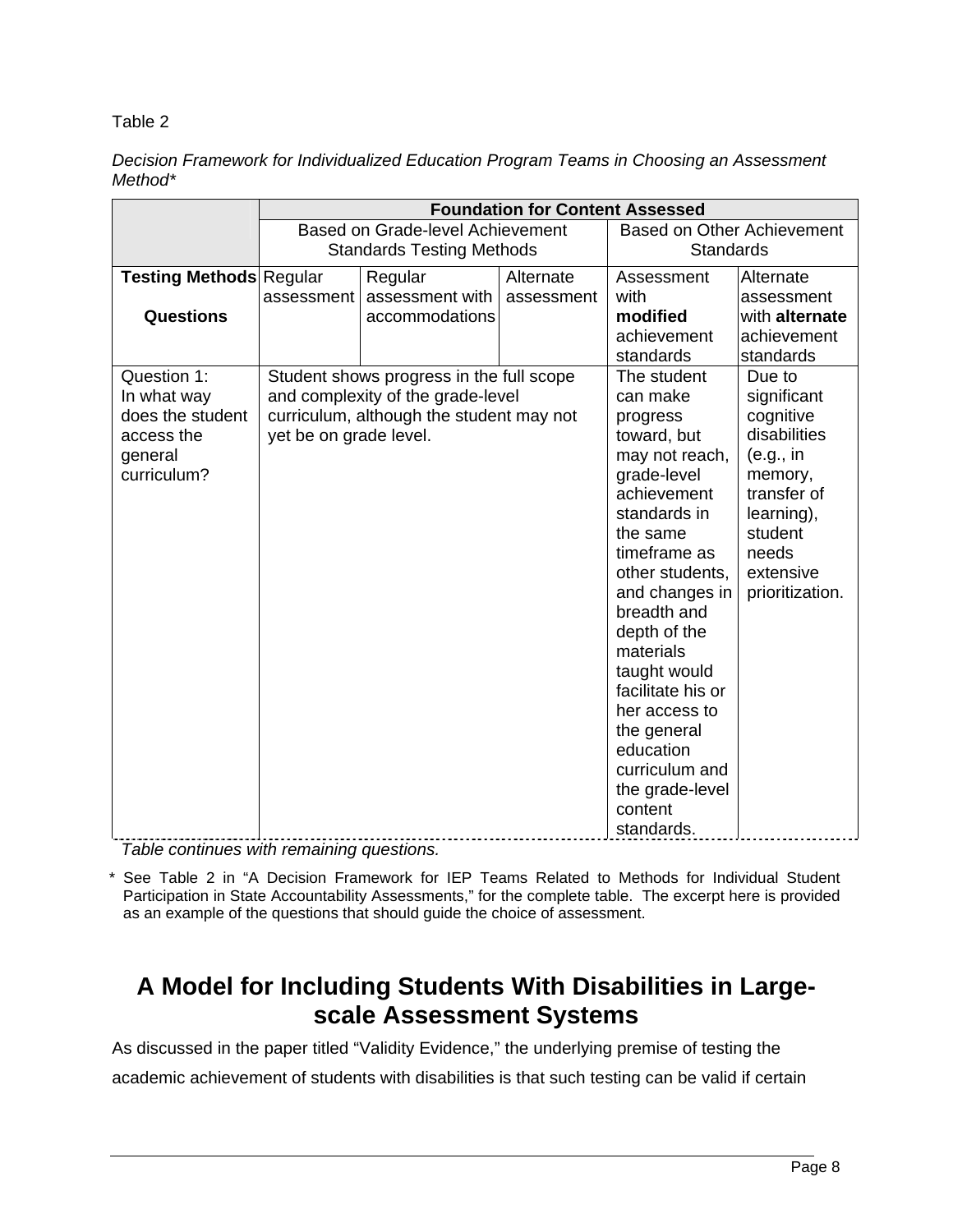conditions are met satisfactorily. And it is important to always frame validity with the following two questions:

- 1. How valid is the interpretation of a set of test scores?
- 2. How valid is it to use this set of test scores in an accountability system?

The model for inclusion developed in the series of papers has three main components that a state education agency, local school district, and school would implement: (1) a systematic decision-making framework for determining the population of students appropriate for each of the assessment methods; (2) an approach to assessment; and (3) a validity argument that includes specific types of evidence to be collected when making changes in the approach to assessment to ensure full participation of all student populations (see Table 3).

#### Table 3

| A MOUTH OF INCIDENTY STUDENTS WITH DISADINIES IN LATTE-SCATE ASSESSMENT SYSTEMS                                                                                                                                                                                                                                                          |                                                                                                                                                                                                                                           |                                                                                                                                                                                                                                                                                                                                                                                                              |  |  |
|------------------------------------------------------------------------------------------------------------------------------------------------------------------------------------------------------------------------------------------------------------------------------------------------------------------------------------------|-------------------------------------------------------------------------------------------------------------------------------------------------------------------------------------------------------------------------------------------|--------------------------------------------------------------------------------------------------------------------------------------------------------------------------------------------------------------------------------------------------------------------------------------------------------------------------------------------------------------------------------------------------------------|--|--|
|                                                                                                                                                                                                                                                                                                                                          |                                                                                                                                                                                                                                           |                                                                                                                                                                                                                                                                                                                                                                                                              |  |  |
| <b>Participation</b>                                                                                                                                                                                                                                                                                                                     |                                                                                                                                                                                                                                           |                                                                                                                                                                                                                                                                                                                                                                                                              |  |  |
| (1) Decision-Making for<br>Five methods of assessment for<br>students with disabilities:<br>• Regular assessment<br>• Regular assessment with<br>accommodations<br>• Alternate assessment based<br>on grade-level achievement<br>standards<br>• Assessment based on<br>modified achievement<br>standards<br>• Alternate assessment based | (2) Assessment Approaches<br>Testing approaches within a<br>statewide assessment system<br>• Multiple choice<br>• Short constructed<br>response<br>• Rating scales and<br>checklists<br>• Portfolios<br>• Performance tasks and<br>events | (3) Collection of Evidence to<br><b>Support Claims and Inferences</b><br>Technical evidence used in<br>validity argument<br><b>Procedural evidence (how</b><br>assessment decisions and<br>processes are implemented)<br>• Test Development and<br>Administration<br>• Alignment<br>• Standard Setting<br><b>Statistical evidence (empirical</b><br>outcomes that result from<br>implementation)             |  |  |
| on alternate achievement<br>standards                                                                                                                                                                                                                                                                                                    |                                                                                                                                                                                                                                           | • Reliability evidence (e.g.,<br>internal consistency, inter-<br>rater agreement)<br>• Item statistics (e.g., difficulty<br>and differential item<br>functioning)<br>· Validity evidence (e.g.,<br>internal structures, response<br>processes, and relationship<br>with other variables)<br>• Construct validity evidence<br>(e.g., construct under-<br>representation and construct<br>irrelevant variance) |  |  |

*A Model for Including Students With Disabilities in Large-scale Assessment Systems*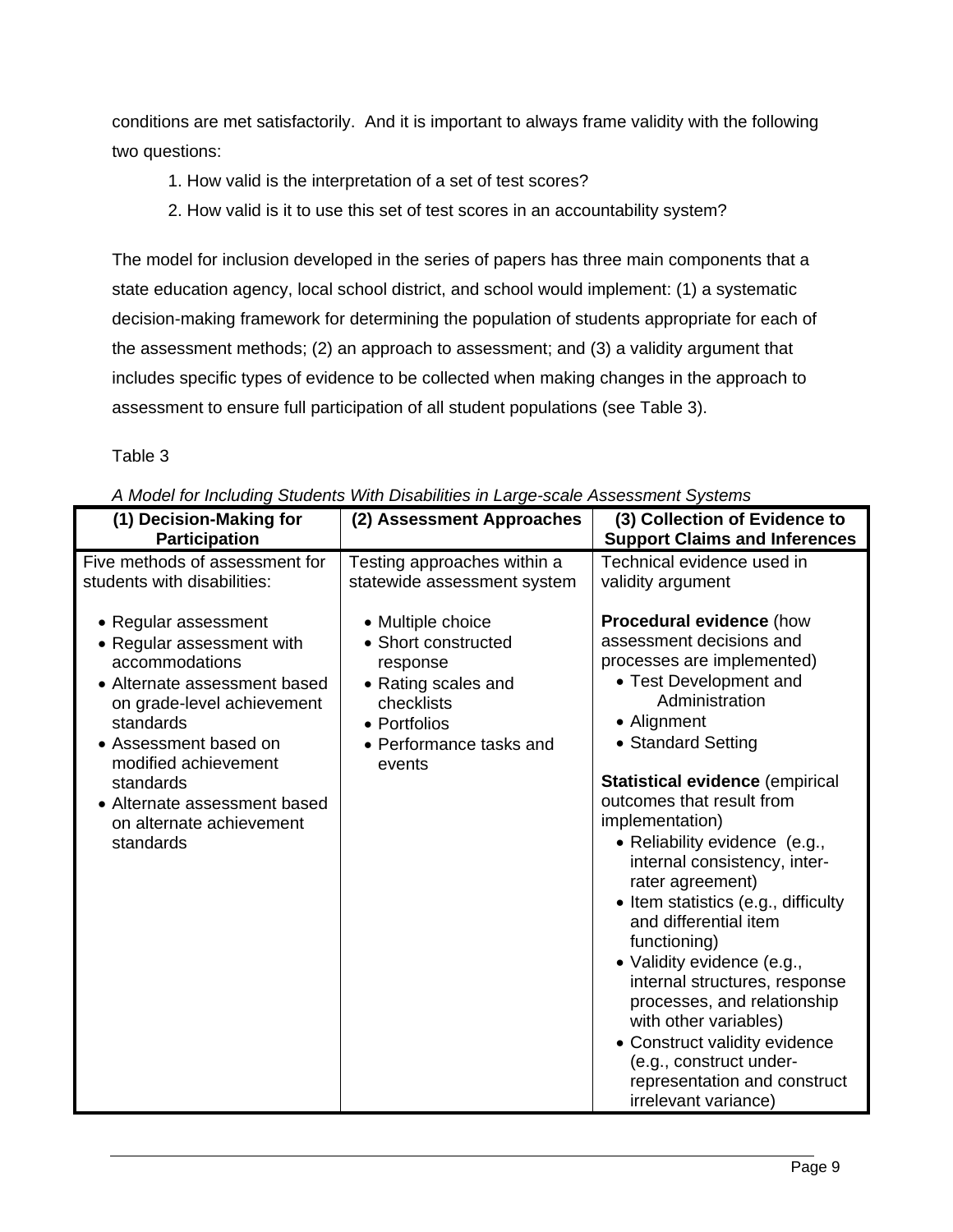The key elements of the model include defining the population of students with disabilities who need to be included (in each of the five methods) in a large-scale assessment system, identifying the testing approach or approaches that have been adopted statewide, and collecting technical evidence supporting the validity argument in relation to any changes made in the testing approach. The model (1) focuses on a total assessment system in which students participate in any number of ways, and (2) is based on an iterative validation process of making claims about assessment approaches and then collecting evidence to support the claims. In assembling the evidence, a number of specific guidelines are based on the latest educational standards (American Educational Research Association, American Psychological Association, & National Council on Measurement in Education, 1999) that address reliability evidence (such as internal consistency and inter-judge agreements) and validity evidence (content-related evidence, response processes, internal structures, and relations to other variables). The specific types of evidence depend on the decision-making framework used to include students with disabilities (column 1 in Table 3) and the approach to assessment (column 2 in Table 3). Students with disabilities reflect a diverse group; each student needs to be considered individually by his or her IEP team as it recommends appropriate participation in the large-scale assessment program. Likewise, the assessment approach used to measure student performance on grade-level content standards also needs to be considered, as it directs the kind of evidence that can and should be collected, given that each approach makes certain assumptions and relies on certain strategies to measure achievement. The validity evidence collected depends upon how students with disabilities participate and how the state enacts its large-scale assessment.

Although providing appropriate accommodations to students with disabilities on the regular large-scale assessment still allows educators to make inferences about proficiency on state content standards that are comparable to the inferences made about students' proficiency when accommodations are not provided, at some point changes are made that are significant enough to alter the breadth and/or depth of how grade-level content is measured. Significant changes present a shift in the inferences that are warranted, and the changes become a part of alternate assessments judged against different achievement standards. The series of papers take up two major issues when changes are made: (1) distinguishing between test accommodations that allow comparable inferences from the assessment and changes that result in different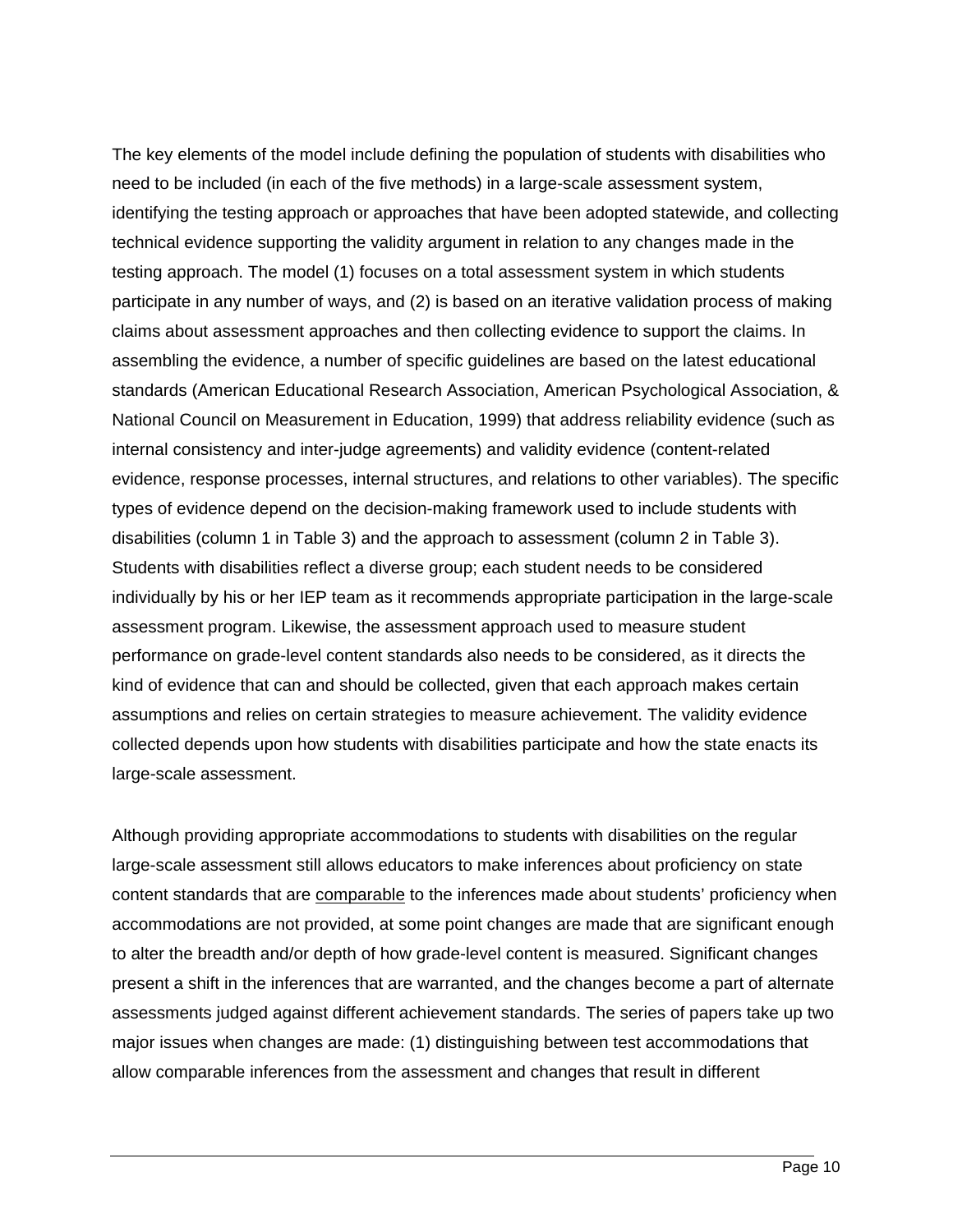inferences, and (2) changes in breadth and/or depth that maintain links to grade-level standards.

### *Changes in Testing*

Often changes can be made that involve using supports when administering tests (e.g., use of assistive technologies, prompts, or scaffolds) to remove construct irrelevant variance and maintain the meaning of the construct being measured. When such changes are made, they can be considered accommodations and allow educators to make inferences that are comparable to those for assessments administered without accommodations. A list of such accommodations should be made available in administration manuals to provide test users an explanation about the accommodation and conditions under which the accommodation can or should be applied. In addition, technical documentation should be provided on the empirical evidence supporting the effects of using the accommodations. Both types of evidence need to provide support for making the same inference of proficiency when no accommodations are present.

When changes to the way tests are administered or taken modify the breadth and/or depth of items, the content of the test is being changed. In these kinds of changes, an alternate assessment is being considered and the critical issue is simply to determine what achievement standard is being applied. Whether the **modified** or **alternate** achievement standard is being used to judge proficiency, the inferences about proficiency are not the same as when the test is provided without or with accommodations. Although grade-level content standards are being used, their breadth and/or depth has been changed to warrant constraints to the inferences that can be made. The difference in the inferences between these two achievement standards lies in the procedural and empirical evidence collected. This evidence needs to be provided in both the technical documentation and the reporting systems.

### *Skill Development in Achievement Testing*

Skills and knowledge from content standards typically evolve gradually across grades; as a consequence, it is difficult to develop items or tasks for a given grade ("on-grade items") that are unique and not relevant for adjacent grades ("cross-grade items"). To reflect this progression of skills, different regular assessment test forms can be created specifically for each grade to tap grade-level content standards and then be statistically linked through a vertical scaling or linking process. A scaling process is generally one in which raw test scores (usually the total number of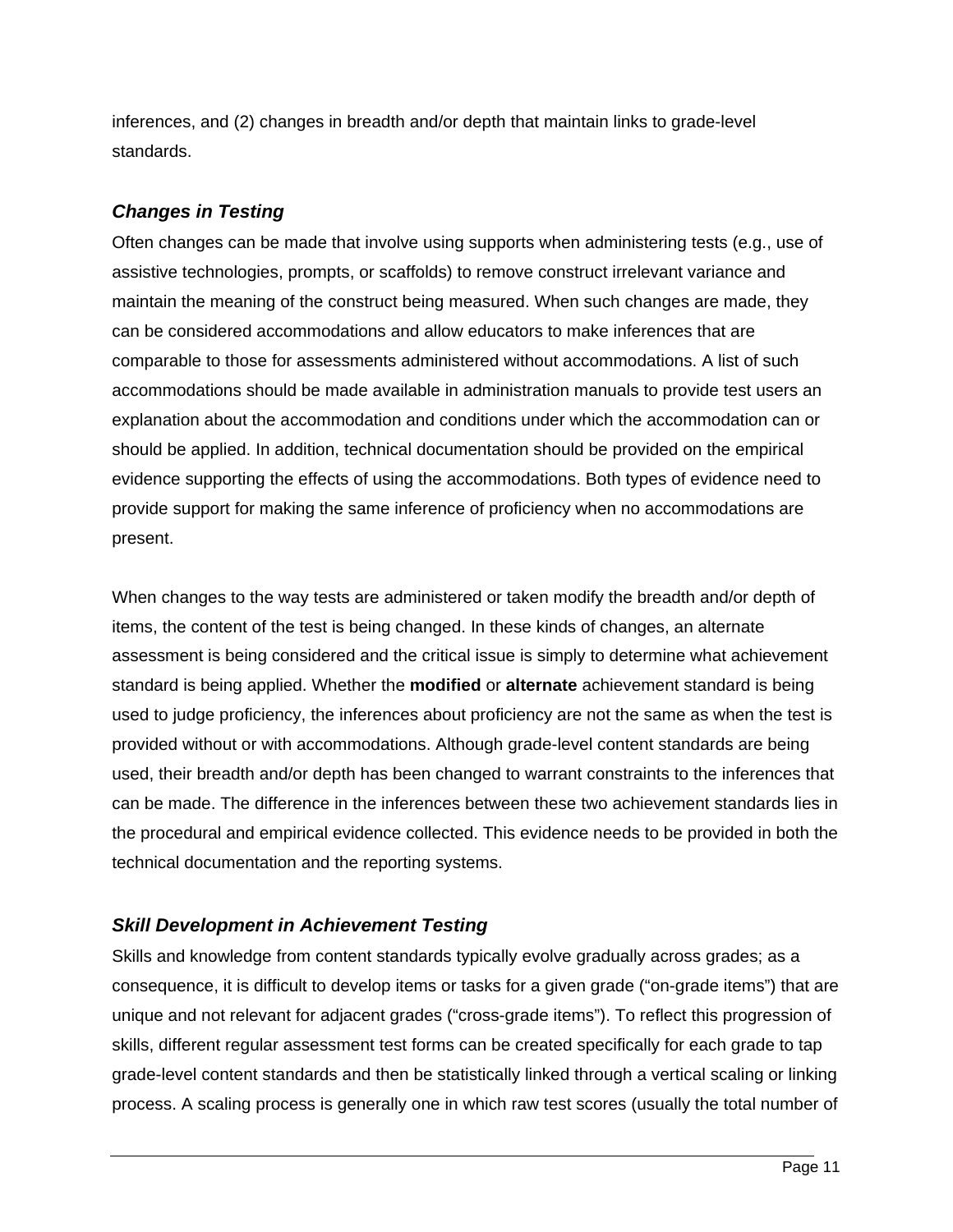correct responses) are transformed into standardized scores, with a particular mean and standard deviation. With vertical scaling, common (anchor) assessment items across grades are used so the score in each grade can be compared to scores from previous and subsequent grades. As a consequence, the assessment score across the grades can be placed on the same scale, and changes in value can be considered equal intervals. This linking is done to provide a common scale for showing growth across grades and to reflect the idea that skills develop in a sequence (e.g., a difficult item in an earlier grade becomes an easy item in a subsequent grade). This scale is constructed through a statistical process called "vertical scaling" in which anchor items are used in more than one grade-level test (e.g., an item appears in both the third- and fifth- grade item). The items within the scale measure the same construct, and scores are typically used to track yearly progress between adjacent grades.

Under certain conditions, these cross-grade items might be acceptable for alternate assessments based on grade-level achievement standards or assessments judged against modified achievement standards. The papers offer a series of questions and criteria that can be used to help gauge the degree to which cross-grade items are suitable. They may be appropriate where assessments are aligned with grade-level content standards, have been linked to cover a common cross-grade core of the curricula, and do not constitute a major breach of the construct being assessed (thus providing procedural evidence). Furthermore, statistical evidence needs to be collected to reflect a vertical scale, comparing the performance of students who take these items on grade level and others who take them as cross-grade items.

This same logic of vertical scaling or linking also may be important for assessments judged against modified achievement standards to ensure progressive levels of achievement across grade levels. Because most skills in reading and mathematics reflect a progression or sequence in which proficiency of subsequent skills is based on proficiency of earlier requisite skills, this sequence may be articulated as part of the validity evidence collected. Both types of evidence would nevertheless need to explicitly relate to the grade-level content standards through changes in the breadth and/or depth.

# **Validity of Inferences Made From Test Scores**

Students with disabilities can and should demonstrate achievement even though some cannot do so in the regular large-scale assessment even after intensive, evidence-based interventions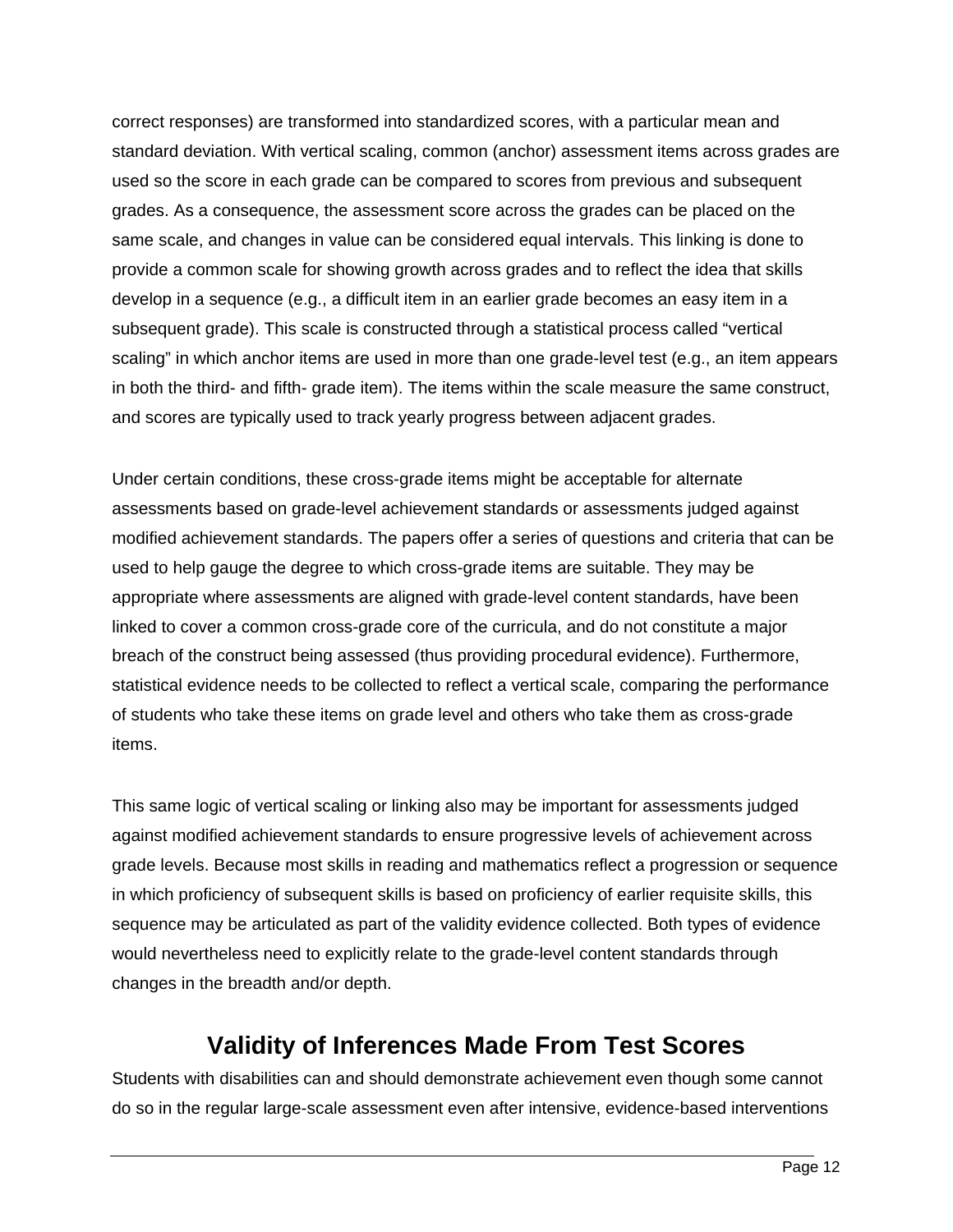and appropriate, allowable assessment accommodations. For alternate assessments, the inferences about proficiency on state content standards must take into consideration the individual needs of students with disabilities. With both **modified** and **alternate** achievement standards, an inference is made that the breadth and/or depth of content have been reduced to make the assessment content accessible to a subgroup of students with disabilities. To assist states in implementing participation methods, the papers provide further definitions of the inferences to be made for the different types of achievement standards (see Table 4).

The regular assessment with accommodations and the alternate assessment based on gradelevel achievement standards permit the same inferences as the regular assessment. These three methods are considered comparable because they represent changes in the types of supports or assessment formats but **not** changes to the breadth and/or depth of the assessment content. Alternate assessments based on different achievement standards do not permit the same inferences because they are **not** comparable to those assessments. Modified and alternate achievement standards **do** represent changes to the breadth and/or depth of assessment skills and knowledge.

#### Table 4

#### *Making Explicit the Inference for Each of the Achievement Standards*

#### Assessments judged based on:

- **Grade-level achievement standards** are designed to enable inferences to the breadth and/or depth of standards as specified in the test specifications for the general education large-scale assessment without or with accommodations. Both the assessment with accommodations and an alternate assessment based on grade-level achievement standards allow comparable inferences. Inferences about comparability and meaning of proficiency are **not constrained by the assessment methodology.**
- **Modified achievement standards** are designed to enable inferences to grade-level expectations with specified levels of breadth and/or depth. Inferences about comparability and meaning of proficiency are **constrained by the assessment methodology.**
- **Alternate achievement standards** are designed to enable inferences to grade-level expectations that have been extensively prioritized but maintain high expectations for progress in the general curriculum and assume student performance is contingent on having the supports specified for the assessment. Inferences are **stipulated because of the assessment methodology**.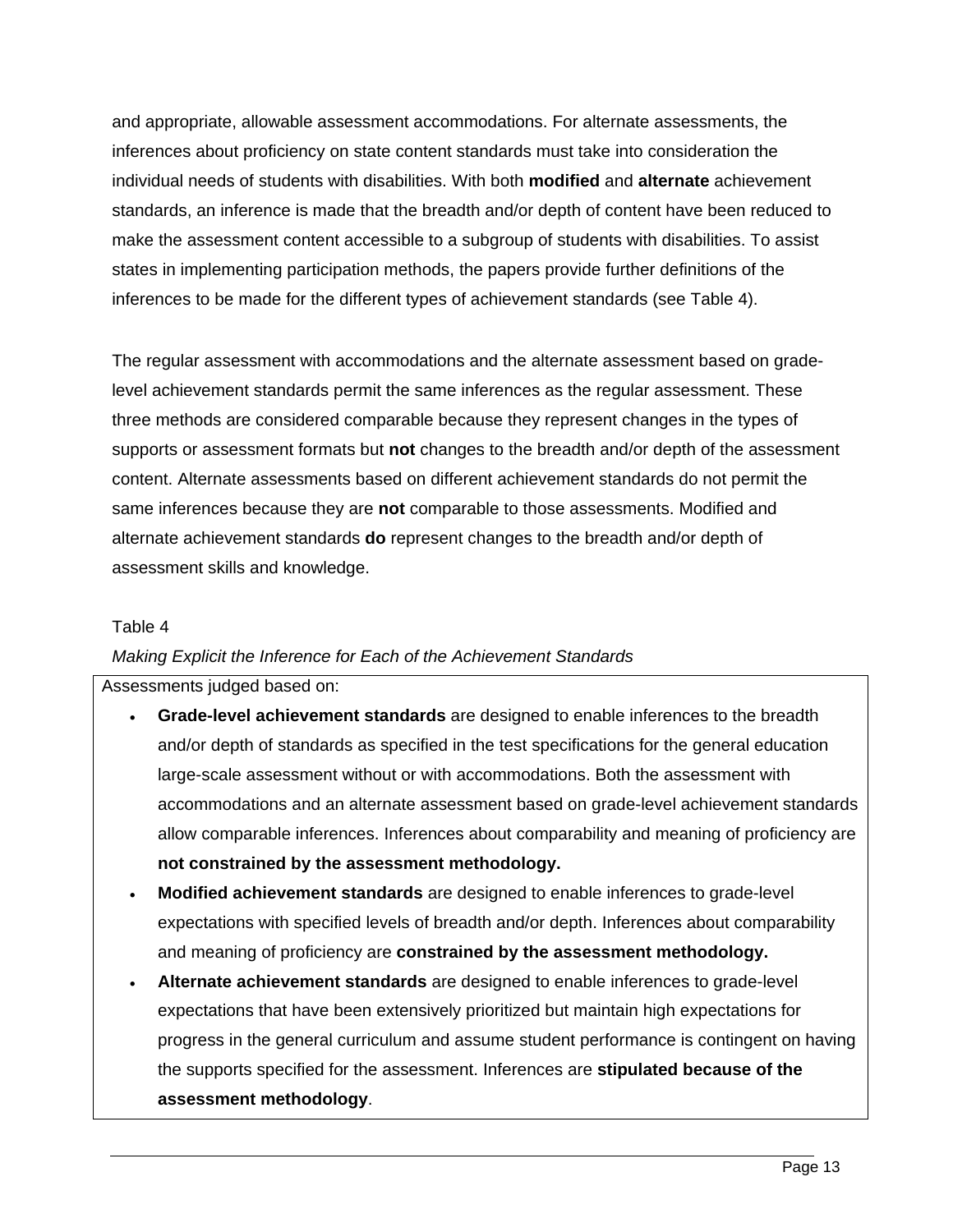## **Conclusion**

Including students with disabilities in assessment and accountability systems can involve five testing methods. How students with disabilities participate is determined by the IEP team and must be driven by student need, not disability category or placement. Given this need, changes can be made in the types of support provided (prompts, scaffolds, or assistive technologies) and/or in the breadth and/or depth of the assessment to allow students with disabilities to participate in the statewide assessment system. The decision to make any changes, however, is very important because the test scores from every testing method are used to calculate AYP and this use warrants validation and the collection of evidence (both procedural and empirical). In the end, improving the quality of an assessment system that fully includes students with disabilities should be ongoing, guided by a periodic review of technical quality that considers proficiency as a function of a validity argument.